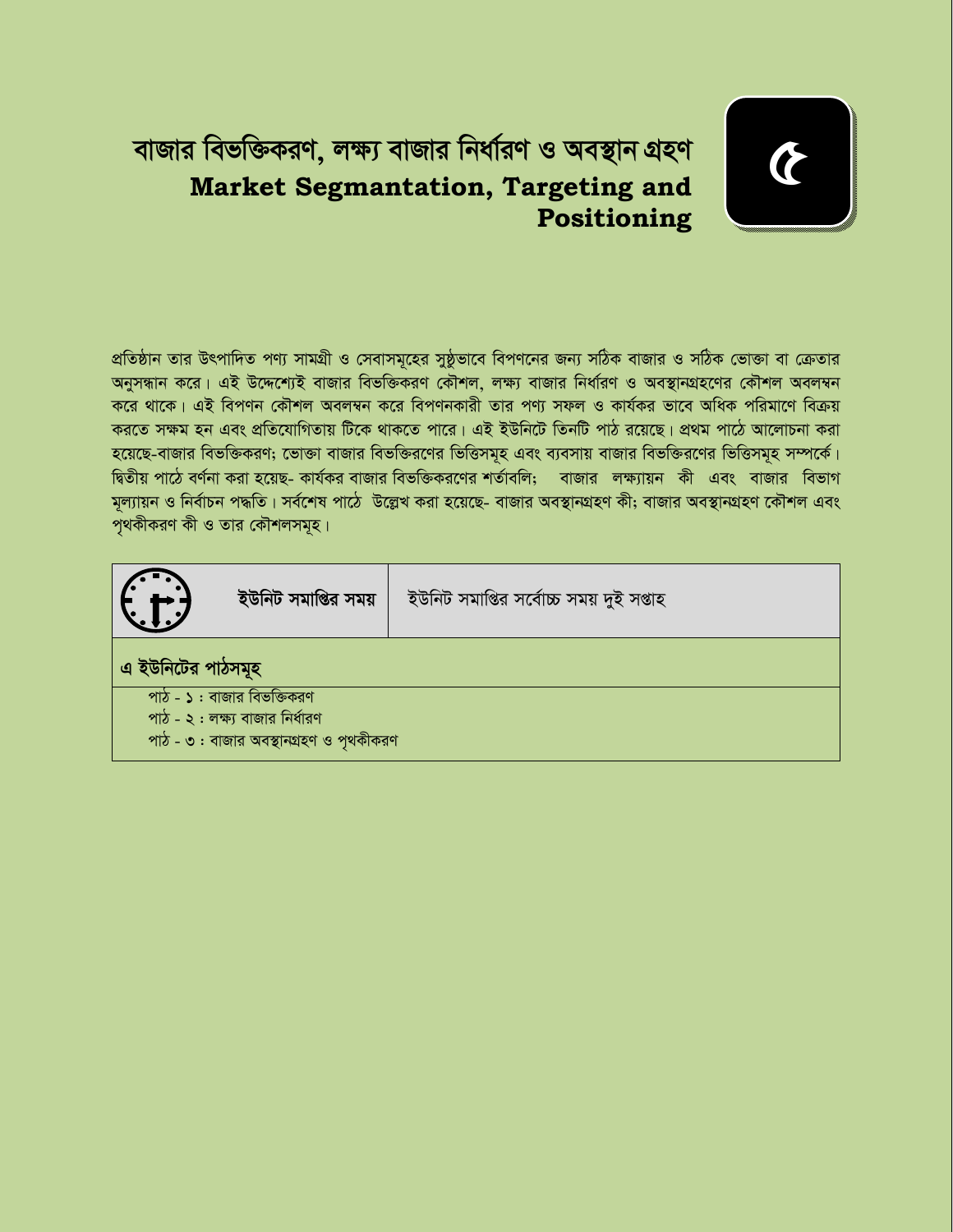## পাঠ-৫.১ বাজার বিভক্তিকরণ **Market Segmentation**



উদ্দেশ্য

এ পাঠ শেষে আপনি-

- বাজার বিভক্তিকরণ কী বলতে পারবেন:
- ভোক্তা বাজার বিভক্তিরণের ভিত্তিসমূহ বর্ণনা করতে পারবেন এবং
- ব্যবসায় বাজার বিভক্তিরণের ভিত্তিসমূহ সম্পর্কে বলতে পারবেন।  $\bullet$

বর্তমানে প্রতিযোগিতার যুগে বিপণনকারী বাজার বিভক্তিকরণের মাধ্যমে সঠিক বিপণন কর্মকৌশল নির্ধারণ করে। ক্রেতা ও ভোক্তাদের মধ্যেকার প্রয়োজন ও সুযোগ-সুবিধা বিবেচনা করে বাজারকে বিভিন্ন শ্রেণিতে বিভক্ত করে। বাজার বিভক্তিকরণের পর মুনাফাযোগ্যতার ভিত্তিতে আকর্ষণীয়তা নির্ণয় করা হয় এবং সর্বশেষে বাজার অবস্থান গ্রহণ করা হয়।

## বাজার বিভক্তিকরণ

#### **Market Segmentation**

বাজার বিভক্তিকরণ হলো একটি প্রক্রিয়া যার মাধ্যমে সম্পূর্ণ বাজারকে বিভিন্ন বৈশিষ্ট্যের ভিত্তিতে ভাগ করা হয়। অর্থাৎ বাজার বিভক্তিকরণ হলো একটি প্রক্রিয়া যার মাধ্যমে একটি বৃহৎ বাজারকে সমজাতীয় বৈশিষ্ট্য ও আচরণের ভিত্তিতে কয়েকটি উপ-বাজারে বিভক্ত করার প্রক্রিয়া। এরফলে বিপণনকারী সর্বাধিক দক্ষতার সাথে ভোক্তার সম্ভ্রষ্টি অর্জন করতে পারে।

Philip Kotler & Gary Armstrong বাজার বিভক্তিকরণেকে সংজ্ঞায়িত করেছেন এইভাবে, "Marke Segmentation is dividing a market into smaller groups of buyers with distinct needs, characteristics or behavior who might require separate products and marketing mixes." অৰ্থাৎ বাজার বিভক্তিকরণ বলতে একটি বাজারকে স্বতন্ত্র প্রয়োজন, বৈশিষ্ট্য বা আচরণের ভিত্তিতে ছোট ছোট ক্রেতা দলে ভাগ করাকে বুঝায় যাদের পৃথক বিপণন কৌশল বা মিশ্রণের প্রয়োজন হতে পারে।

বিপণনকারী বাজার বিভক্তিকরণের মাধ্যমে কোনো পণ্যের বাজার অথা বর্তমান ও সম্ভাব্য ক্রেতা বা ভোক্তাদের ছোট ছোট অংশে বিভক্ত করে। যেকোনো পণ্যের অসংখ্য ক্রেতা থাকে এবং তারা দেশে-বিদেশে, এখানে-সেখানে বিক্ষিগুভাবে অবস্থান করে। সব ক্রেতা এক জায়গায় কেন্দ্রীভূত থাকে না। এছাড়াও, তাদের প্রয়োজন, চাহিদা এবং ক্রয়-অভ্যাসও এক রকমের নয়। ফলে পণ্যের উৎপাদক বা ব্যবসায়ীরা সকল গ্রাহকের নিকট একই উপায়ে পণ্য বিপণন করতে পারে না। ব্যবসায় প্রতিষ্ঠানগুলোর বিপণন ক্ষমতাও ভিন্ন ভিন্ন রকমের। বাজারের বিভিন্ন অংশে একসাথে কিংবা একই পন্থায় পণ্য বিপণন করা তাদের অনেকের জন্যই কঠিন। তাই আজকাল অনেক প্রতিষ্ঠানই পুরো বাজারে একসাথে প্রবেশ করে না বরং বাজারের ভিন্ন ভিন্ন অংশে প্রবেশ করার চেষ্টা করে। বাজারের এসব ছোট ছোট অংশকে বলা হয় বাজার অংশ (Segment)। যে বাজার অংশে ভালভাবে পণ্য বিপণন করে মুনাফা অর্জন করা সম্ভব, প্রতিষ্ঠানগুলো সে অংশেই পণ্য বাজারজাত করার জন্য কর্মসূচি গ্রহণ করে। ।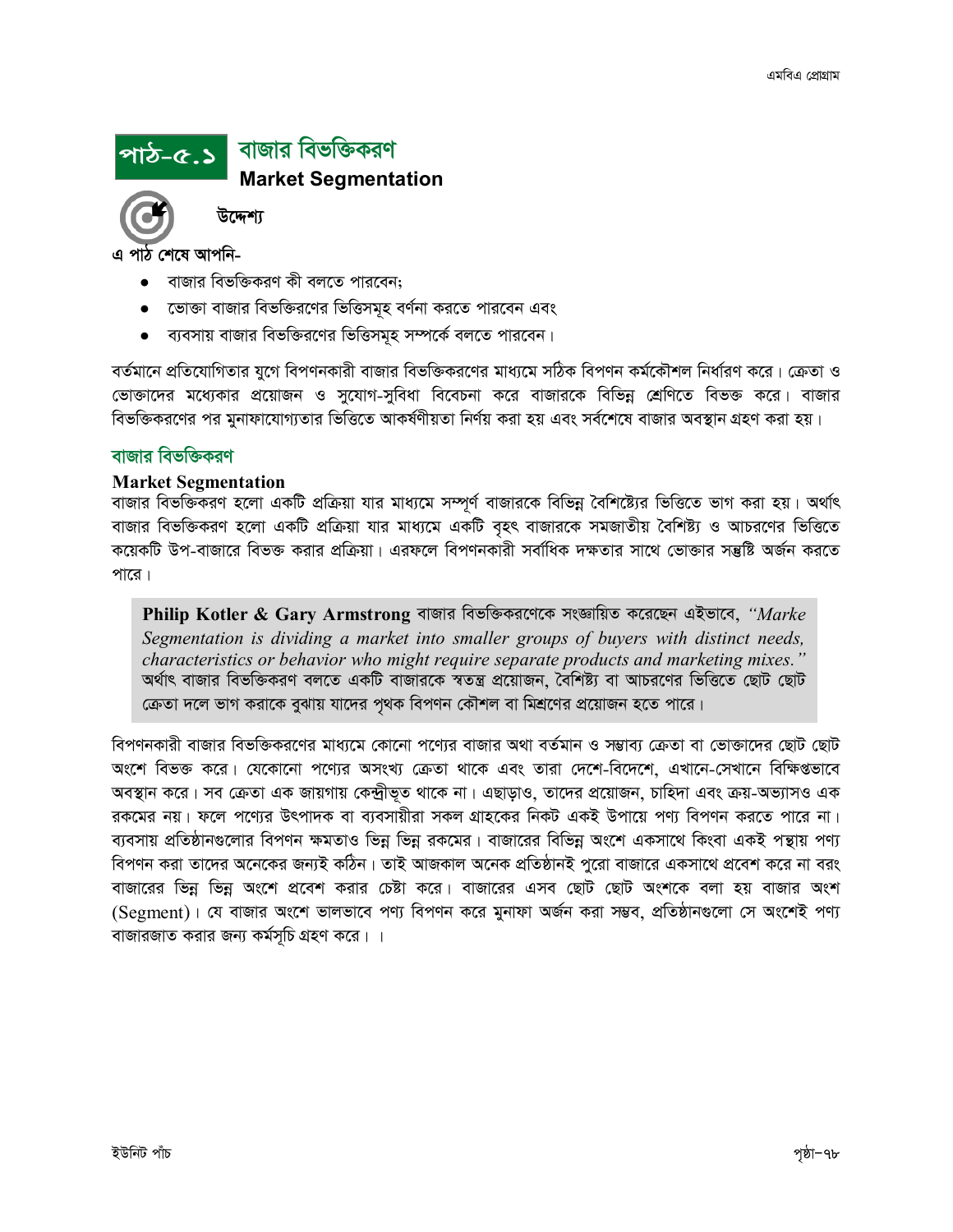## ভোক্তা বাজার বিভক্তিরণের ভিত্তিসমূহ

## **Bases for Segmeting Consumer Markets**

চূড়ান্ত পণ্য যারা ভোগ করে তাদেরকে নিয়ে ভোক্তা বাজার গঠিত। সাধারণত ভোক্তা বাজারকে চারটি ভিত্তির আলোকে বিভক্ত করা হয় তা চিত্র নং ৫.১ এ দেখানো হলো।

| ভৌগোলিক বিভক্তিকরণ                              | জনসংখ্যাবিষয়ক                                 | মনস্তাত্ত্বিক বিভক্তিকরণ | আচরণিক বিভক্তিকরণ                                       |  |  |  |  |  |
|-------------------------------------------------|------------------------------------------------|--------------------------|---------------------------------------------------------|--|--|--|--|--|
| দেশ, অঞ্চল, শহর, ঘনতু,                          | বিভক্তিকরণ                                     | সামাজিক শ্রেণি, জীবনের   | উপলক্ষ, সুবিধা, ব্যবহারের                               |  |  |  |  |  |
| জলবায়ু।                                        | বয়স, লিঙ্গ, পরিবারের<br>আয়তন, পরিবারের       | ধরণ, ব্যক্তিত্ব।         | মর্যাদা, ব্যবহারের হার,<br>প্রম্ভতির স্তর, পণ্যের প্রতি |  |  |  |  |  |
|                                                 | জীবনচক্র, আয়, পেশা,<br>শিক্ষা, ধৰ্ম, প্ৰজন্ম, |                          | মনোভাব।                                                 |  |  |  |  |  |
| চিত্র ৫.১: ভোক্তা বাজার বিভক্তিকরণের ভিত্তিসমূহ |                                                |                          |                                                         |  |  |  |  |  |

- ১. ভৌগোলিক বিভক্তিকরণ (Geographic Segmentation): এ ধরনের বিভক্তিকরণে বাজারকে বিভিন্ন অঞ্চল, (যেমন-উত্তরাঞ্চল, দক্ষিণ অঞ্চল), জেলা (যেমন- ঢাকা, কুমিল্লা, সিলেট), শহর, গ্রাম ইত্যাদির ভিত্তিতে বিভক্ত করা হয়। ভৌগোলিক বিভক্তিকরণের পর বিপণনকারী একটি, কিংবা কয়েকটি কিংবা সবগুলো এলাকায় পণ্য বিক্রয়ের চেষ্টা করে। তবে বিপণনকারী সে সব অঞ্চলেই পণ্য বিপণন করে যে অঞ্চলে অবস্থানজনিত কারণে সর্বাধিক মনাফা করা সম্ভব হবে বলে ধারণা করে। আবার প্রতিটি অঞ্চলের জন্য বিপণনকারীকে স্বতন্ত্র বিপণন কার্যক্রম নিতে হয়। কারণ প্রত্যেক অঞ্চলের ক্রেতাদের মধ্যে সমজাতীয় বৈশিষ্ট্য নাও থাকতে পারে। যেমন- শহরাঞ্চলে ফাস্টফুড বেশি জনপ্রিয় গ্রামাঞ্চলের তলনায়; বাংলাদেশে টাঙ্গাইল অঞ্চলের চমচম বিখ্যাত; শীতপ্রধান দেশে শীতের পোশাক সারাবছর বিক্রয় হয়।
- ২. জনমিতিক বিভক্তিকরণ (Demographic Segmentation): এ পদ্ধতিতে কতগুলো জনমিতিক উপাদান; যেমন-বয়স, লিঙ্গ, আয় পারিবারিক জীবনচক্র, পেশা, জাতীয়তা, শিক্ষা ইত্যাদির ভিত্তিতে সমগ্র বাজারকে বিভক্ত করা হয়। যেমন- হরলিকস বিভিন্ন বয়সের বাচ্চাদের জন্য এনার্জি ড্রিংক বাজারে এনেছে। আবার, এ্যাপেক্স সজ বয়স ও লিঙ্গের উপর ভিত্তি করে নানা ডিজাইন ও ধরনের জতা বিপনন করছে।
- ৩. মনস্তাত্ত্বিক বিভক্তিকরণ (Psychographic Segmentation): ভোক্তাদের জীবনমানের ধরণ, ব্যক্তিতু, সামাজিক অবস্থান, চাল-চলন, পণ্য থেকে প্রাপ্য উপযোগের প্রত্যাশা ইত্যাদির ওপর ভিত্তি করে বাজার বিভক্তিকরণ করা হলে তাকে মনস্তাত্তিক বিভক্তিকরণ বলা হয়। এ পদ্ধতিতে বাজার বিভক্তিকরণের ফলে ক্রেতারা একদিকে তাদের ব্যক্তিতু, ৱচি ও জীবন-মানের সাথে তাল মিলিয়ে পণ্য ক্রয় করতে পারে অন্যদিকে বিপণনকারীও দক্ষতার সাথে অধিক পরিমাণে পণ্য বিক্রয় সক্ষম হয়। যেমন- বাংলাদেশে ক্যাটস আই ব্যান্ড ভোক্তার রুচি ও ব্যক্তিত্তের সাথে মিল রেখে প্রাত্যহিক ও আনুষ্ঠানিক আয়োজনের জন্য আলাদা আলাদা পোশাক ও আনুষাঙ্গিক উপকরণ ডিজাইন করে বিপণন করছে।
- ৪. আচরণমূলক বিভক্তিকরণ (Behavioral Segmentation): পণ্যের প্রতি ভোক্তাদের আচরণের ভিত্তিতেও পণ্যের বাজার বিভক্তিকরণ করা যায়। এক্ষেত্রে আচরণের ভিত্তি বলতে পণ্যটি ভোগ করে কি ধরনের সুবিধা পাওয়া যাবে, পণ্যের প্রতি ভোক্তার মনোভাব, পণ্যের ব্যবহার ও পণ্য বিষয়ক জ্ঞান ইত্যাদি উপাদানকে বোঝায়। যেমন- ভোক্তা শ্যাম্পু ক্রয় করে বিভিন্ন কারণে; কখনো খুশকি দূর করার জন্য, বা ঝলমলে রেশমি চুলের জন্য বা চুলকে সুস্থ রাখার জন্য। শ্যাম্পু ব্যবহারের কারণের ওপর নির্ভর করে ভোক্তার এ বিভক্তিকে আচরণমূলক বিভক্তিকরণ বলা হয়।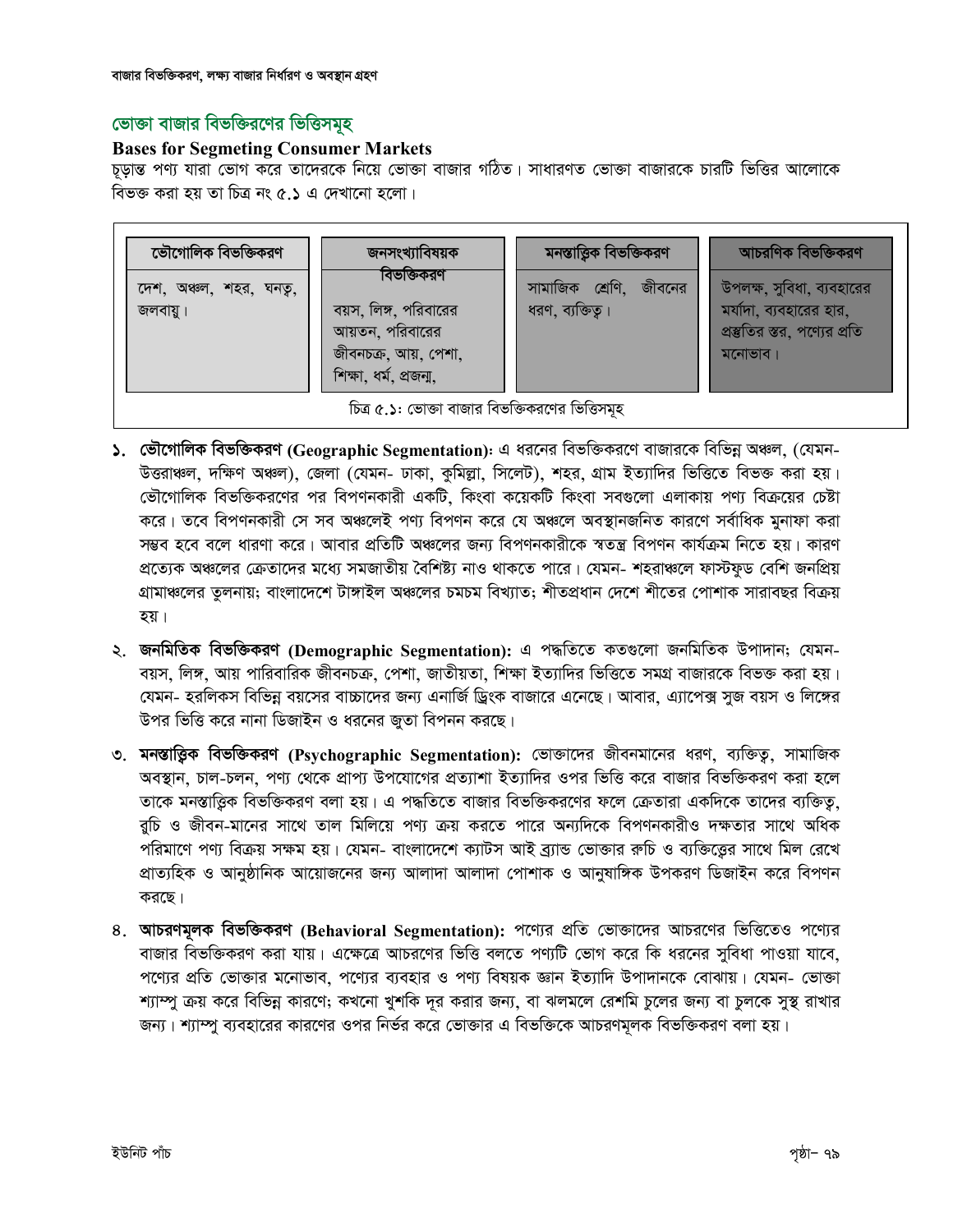## ব্যবসায় বাজার বিভক্তিরণের ভিত্তিসমূহ

## **Bases for Segmeting Business Markets**

ব্যবসায় বাজারে ক্রেতা পুনরায় সেই পণ্য বিক্রয় বা পুনঃপ্রক্রিয়ার জন্য পণ্য ক্রয় করে। ব্যবসায় বাজারও ভোক্তা বাজার বিভক্তিকরণের ভিত্তি সমূহের ওপর ভিত্তি করে বিভক্তিকরণ করা যায়। তবে ব্যবসায় বাজার বিভক্তিকরণে কিছুটা ভিন্নতা রয়েছে; তা নিম্নুরূপ-

- ১. ক্রেতা প্রকৃতি (Type of Buyers): ব্যবসায় ক্ষেত্রে বিপণনকারীর পণ্যটি যেসব শিল্পে ব্যবহার হয় তার ভিত্তিতে বাজারকে ভাগ করা যায়।
- ২. প্রতিষ্ঠানের আয়তন (Company Size): এক্ষেত্রে বিক্রয় পরিমাণকে ভিত্তি করে বাজারকে বড় ও ছোট হিসেবে নির্ধারণ সম্ভব। বাজার বিভক্ত করে বৃহৎ ক্রেতাদের নিকট সরাসরি বিক্রয় ও অধিক সেবা প্রদান করা হয়। অপরদিকে, ক্ষুদ্র বা ছোট ক্রেতাদের ক্ষেত্রে মধ্যস্থকারবারী নিয়োগ করা হয়। এতে বাজারে শক্তিশালী অবস্থান নিশ্চিত হয়।
- ৩. ক্রয়কার্য পদ্ধতি (Purchasing Fuction): প্রতিষ্ঠান ক্রয়কার্য কীভাবে সংগঠিত হয় তার ওপর ভিত্তি করে ব্যবসায় বাজারকে ভাগ করা যায়। প্রতিষ্ঠান কেন্দ্রীভূত ও বিকেন্দ্রীভূত পদ্ধতিতে ক্রয়কার্য সম্পাদন করতে পারে।
- 8. ক্রয় অবস্থা (Buying Functions): যে কোনো ক্রয় অবস্থাকে তিনভাগে বিশ্লেষণ করা যেতে পারে; যেমন- সম্পূর্ণ নতুন ক্রয়, সংশোনিক পুনঃক্রয় ও সরাসরি পুনঃ ক্রয়। এ তিন ধরনের ক্রয় অবস্থার ওপর ভিত্তি করে ব্যবসায় বাজারকে বিভক্ত করা যায়।
- ৫. ক্রেতা প্রতিষ্ঠানের অবস্থান (Buyers' Location): ক্রয়কারী প্রতিষ্ঠানের ভৌগোলিক অবস্থান অনুযায়ি ব্যবসায় বাজারকে ভাগ করা যায়। কোনো প্রতিষ্ঠান বিক্রয়কারী প্রতিষ্ঠানের কাছাকাছি অবস্থান করে আবার কিছু দূরে অবস্থান করতে পারে। বিপণনকারী পণ্য পৌছে দেওয়ার ব্যবস্থার ওপর ভিত্তি করে ব্যবসায় বাজারকে বিভক্ত করতে পারে।

## সারসংক্ষেপ:

বাজার বিভক্তিকরণ হলো একটি প্রক্রিয়া যার মাধ্যমে সম্পূর্ণ বাজারকে বিভিন্ন বৈশিষ্ট্যের ভিত্তিতে ভাগ করা হয়। বাজারের এসব ছোট ছোট অংশকে বলা হয় বাজার অংশ। চূড়ান্ত পণ্য যারা ভোগ করে তাদেরকে নিয়ে ভোক্তা বাজার গঠিত। সাধারণত ভোক্তা বাজারকে চারটি ভিত্তির আলোকে বিভক্ত করা হয়। যথা- ভৌগোলিক বিভক্তিকরণ, জনমিতিক বিভক্তিকরণ, মনস্তাত্ত্বিক বিভক্তিকরণ ও আচরণমূলক বিভক্তিকরণ। অন্যদিকে ব্যবসায় বাজারে ক্রেতা পুনরায় সেই পণ্য বিক্রয় বা পুনঃপ্রক্রিয়ার জন্য পণ্য ক্রয় করে। ব্যবসায় বাজারও ভোক্তা বাজার বিভক্তিকরণের ভিত্তি সমূহের ওপর ভিত্তি করে বিভক্তিকরণ করা যায়। তবে ব্যবসায় বাজার বিভক্তিকরণে কিছুটা ভিন্নতা রয়েছে; যেমন - ক্রেতা প্রকৃতি, প্রতিষ্ঠানের আয়তন, ক্রয়কার্য পদ্ধতি, ক্রয় অবস্থা ও ক্রেতা প্রতিষ্ঠানের অবস্থান।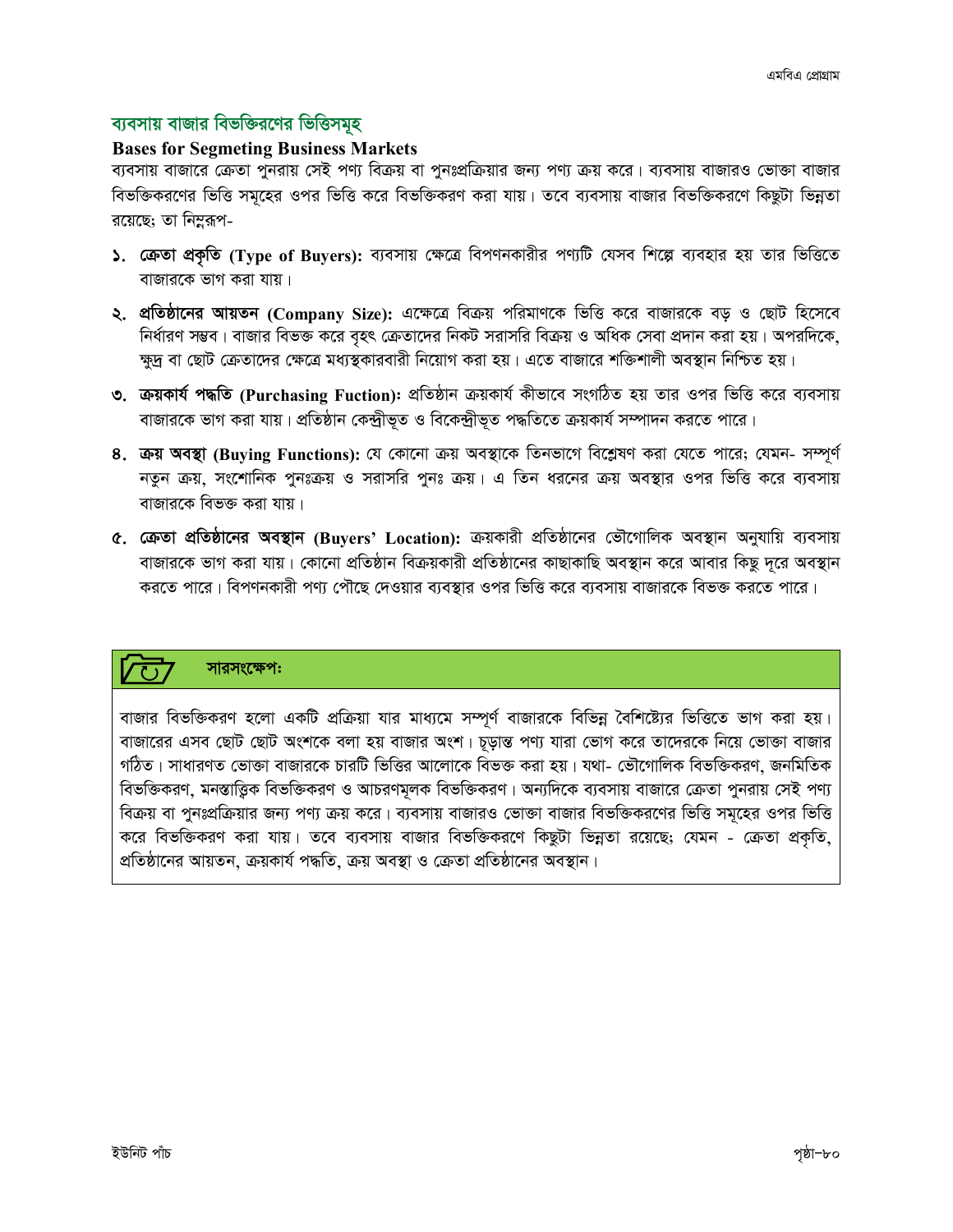## লক্ষ্য বাজার নির্ধারণ পাঠ-৫.২ **Market Targeting**

উদ্দেশ্য

এ পাঠ শেষে আপনি-

- কার্যকর বাজার বিভক্তিকরণের শর্তাবলি সম্পর্কে বিবরণ দিতে পারবেন;
- বাজার লক্ষ্যায়ন কী ব্যাখ্যা করতে পারবেন এবং
- বাজার বিভাগ মূল্যায়ন ও নির্বাচন পদ্ধতি বর্ণনা করতে পারবেন।

বাজার বিভক্ত করার সময় বিপণনকারীকে কিছু শর্ত পূরণ করে বাজারকে বিভক্তি করা প্রয়োজন হয়। বাজারকে বিভক্ত করার পর কার্যকারিতা ও আকর্ষণীয়তার ভিত্তিতে এক বা একাধিক বাজারকে নির্বাচন করা হয় বাজার লক্ষ্যায়নের মাধ্যমে। বাজারকে নির্বাচন করার পর বিপণনকারী নির্বাচিত বাজারকে লক্ষ্য করে বিভিন্ন কৌশল অবলম্বন করে বিপণন কার্যক্রম পরিচালনা করে।

## কাৰ্যকৰ বাজাৰ বিভক্তিকৰণেৰ শৰ্তাবলি

## **Effective Segmentation Criteria**

কার্যকর বাজার বিভক্তকরণের জন্য বিপণনকারী কতগুলো শর্তের মাধ্যমে মূল্যায়ন করতে পারে। তা নিমুরূপ -

- $\lambda$ . উপাদানের পরিমাপযোগ্যতা (Measurability of Elements): বাজার বিভক্তিকরণের জন্য বাজারের প্রকৃতিভেদে বিবিধ প্রকার উপাদান ব্যবহার করার প্রয়োজন হয়। বাজারের উপাদানসমূহ অবশ্যই পরিমাপযোগ্য হওয়া আবশ্যক। উদাহরণস্বরূপ, জেলা, বয়স, আয় ইত্যাদি পরিমাপযোগ্য উপাদান। বাজার বিভাজনে ব্যবহৃত উপাদানসহ পরিমাপযোগ্য না হলে বিভক্তিকরণের আসল উদ্দেশ্য সফল নাও হতে পারে।
- ২. প্রবেশযোগ্যতা (Accessibility): বিপণনকারীকে বাজারে প্রবেশযোগ্যতা পরিমাপ করতে হয়। কোনো প্রতিষ্ঠানে খুব সহজে প্রবেশ করা যায় আবার কিছু বাজারে প্রবেশ করা ততটা সহজ নয়। প্রতিষ্ঠানের বন্টন প্রণালি, বিজ্ঞাপন মাধ্যম, বিক্রয় প্রয়াস ইত্যাদি কম খরচে, স্বাচ্ছন্দ্যের সাথে এবং কম অপচয়ে প্রতিটি উপ-বাজার প্রবেশযোগ্য হতে হবে।
- ৩. কার্যোপযোগিতা (Actionability): প্রতিটি উপ-বাজারকে আকর্ষণীয় করার এবং সেবা প্রদানের জন্য কার্যকর প্রোগ্রাম তৈরীর সামর্থ্য বিবেচনা করতে হবে। বাজার আকর্ষণীয় হলেও কার্যকরভাবে বিপণন কৌশল অবলম্বন করার উপর নির্ভর করছে প্রতিষ্ঠানের কার্যোপযোগিতা।
- ৪. পর্যাপ্ততা (Substantiality): বিভক্তিকরণের মাধ্যমে যেসব উপবাজার সৃষ্টি করা হয় সেগুলো যুক্তিসঙ্গতভাবে বৃহৎ হওয়া প্রয়োজন। ক্ষুদ্রাকারের উপ-বাজারে পণ্য বিপণন করা হলে বিপণনকারী লাভজনক উপায়ে ব্যবসায় করতে পারবে না।
- ৫. পার্থক্যকরণযোগ্যতা (Differentiability): প্রত্যেক বাজার-বিভাগ অন্যান্য বাজার-বিভাগ থেকে ভিন্ন রকমের হতে হবে। এক্ষেত্রে প্রতিটি বাজার অংশ বিপণন মিশ্রণের উপাদান ও কর্মসূচির প্রতি ভিন্ন ভিন্ন প্রতিক্রিয়া প্রকাশ করবে।

#### বাজার লক্ষ্যায়ন

#### **Market Targeting**

প্রত্যেক বাজার বিভাগের আকর্ষণীয়তা মূল্যায়ন করে এক বা একাধিক বাজার নির্বাচন করার পদ্ধতিকে বাজার লক্ষ্যায়ন বলে। বিপণনকারী সম্পূর্ণ বাজারকে সমজাতীয় বৈশিষ্ট্যের ভিত্তিতে বিভক্ত করে। এরপর বিপণনকারী তার সামর্থ্য অনুযায়ি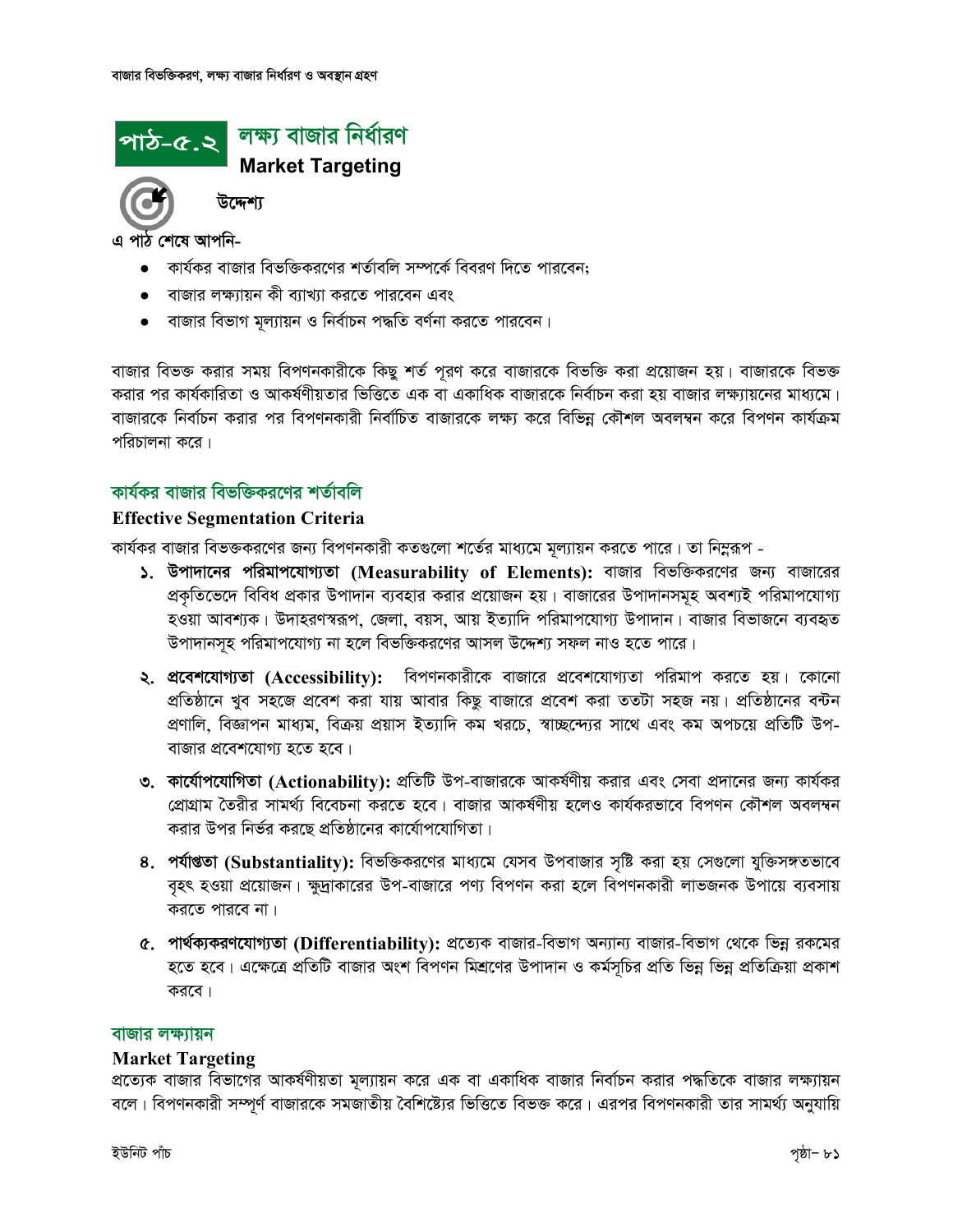নিদির্ষ্ট বাজার বিভাগকে বেছে নেয় ও সেই বাজারের জন্য বিপণন কর্মসূচি গ্রহণ করে। আকর্ষণীয়তা ও মুনাফাযোগ্যতার ভিত্তিতে বাজার নির্দিষ্ট করার পদ্ধতিকে বাজার লক্ষ্যায়ন বলা হয়।

**Philip Kotler & Gary Armstrong** বাজার লক্ষ্যায়নকে সংজ্ঞায়িত করেছেন এইভাবে, *"Market* Targeting is the process of evaluating each market segments attractiveness and selecting one or more market segments to enter." অৰ্থাৎ বাজার লক্ষ্য নিৰ্দিষ্টকরণ হলো প্ৰতিটি বাজার অংশের আকর্ষণীয়তা মূল্যায়ন এবং প্রবেশের জন্য এক বা একাধিক বাজার বিভাগ নির্বাচনের প্রক্রিয়া।

যেমন- জুতা প্রস্তুতকারী প্রতিষ্ঠান বাংলাদেশের বাজারকে বয়স ও লিঙ্গের ভিত্তিতে কয়েকটি ভাগে ভাগ করতে পারে; যথা-শিশু, কিশোর, যুবক, বৃদ্ধ, পুরুষ বা মহিলা। এতগুলো বাজার বিভাগের মধ্যে কয়টি বাজার বিভাগ ও কোন বাজার বিভাগ নির্ধারণ করবে তা নির্বাচনের পদ্ধতিই হলো বাজার লক্ষ্যায়ন। ধরুন প্রতিষ্ঠানটি তার সমর্থ্য অনুযায়ি শুধুমাত্র পুরুষ বা মহিলা অথবা সবগুলো বিভাগের জন্য বাজার লক্ষ্যায়ন করতে পারে।

## বাজার বিভাগ মূল্যায়ন ও নির্বাচন পদ্ধতি

## **Evaluating and Selecting the Market Segments**

বাজার বিভাগসমূহ মূল্যায়নের জন্য প্রতিষ্ঠান তিনটি বিষয়কে গুরুত্ব দিয়ে থাকে। সেগুলো হলো- প্রথমত, বাজার বিভাগের আয়তন ও প্রবৃদ্ধির হার; দ্বিতীয়ত, বাজার বিভাগের কাঠামোগত আকর্ষণীয়তা এবং সর্বশেষে, প্রতিষ্ঠানের উদ্দেশ্য ও সম্পদের ভিত্তিতে সামাঞ্জস্যপূর্ণতা। এইসব বিষয়ে তথ্য সংগ্রহ ও বিশ্লেষণ করে বিপণনকারী বাজার বিভাগকে মূল্যায়ন করে থাকে।

সম্পদের সীমাবদ্ধতা ও ভোক্তাদের রুচি-পছন্দের পার্থক্যের কারণে কোনো প্রতিষ্ঠানের একারপক্ষে সকল ভোক্তার সব প্রয়োজন মেটানো সম্ভব নয়। তাই প্রতিষ্ঠান সমগ্র বাজারকে বিভিন্ন উপবাজারে ভাগ করে এক বা একাধিক বাজার অংশ নির্বাচন করে, আবার কখনো সমগ্র বাজারকে বিভিন্ন বাজার অংশে ভাগ করে নির্বাচিত বাজার অংশে বিপণন কার্যক্রম পরিচালনা করে এবং প্রতিটি বাজার অংশের জন্য আলাদা আলাদা বিপণন কর্মসূচি প্রণয়ন করে থাকে। প্রতিষ্ঠান তার লক্ষ্য, সামর্থ্য ও বাজারের পরিস্থিতি বিচার বিশ্লেষণ করে বিভিন্ন বাজার লক্ষ্যায়নের কৌশল অবলম্বন করে। বিপণনকারী কখনো একটি বাজারের সবার জন্য, আবার কখনো বাজারকে বিভক্ত করে সেই উপবিভাগের জন্য, আবার প্রত্যেক ক্রেতার জন্য আলাদা আলাদা বিপণন কার্যক্রম গ্রহণ করতে পারে। চিত্র ৫.২ এর মাধ্যমে বাজার বিভক্তিকরণের পর বাজার লক্ষ্যায়নের কৌশলসমূহ উপস্থাপন করা হলো-



১. অপৃথকীকৃত/গণ-বিপণন (Undifferentiated/Mass-Marketing): সকল শ্রেণির ক্রেতাসাধারণের প্রয়োজন ও চাহিদা মেটানোর লক্ষ্যে সমগ্র বাজারকে একটি বাজার হিসেবে বিবেচনা করে গণ-উৎপাদন, গণ-বণ্টন ও গণ-প্রসারমূলক কার্যক্রমের মাধ্যমে পণ্য ও সেবা বিক্রয়ের জন্য যে বিপণন কর্মসূচি গ্রহণ করা হয় তাকে গণ-বিপণন বলে। গণ-বিপণন বলতে সমগ্র বাজারের জন্যে একটিমাত্র বিপণন মিশ্রণের অনুশীলনকে বুঝায়। এ বিপণনের ক্ষেত্রে বিক্রেতা একটি পণ্যের জন্য বৃহদায়তন উৎপাদন, বণ্টন এবং বিপণন প্রসারের ব্যবস্থা নেয় এবং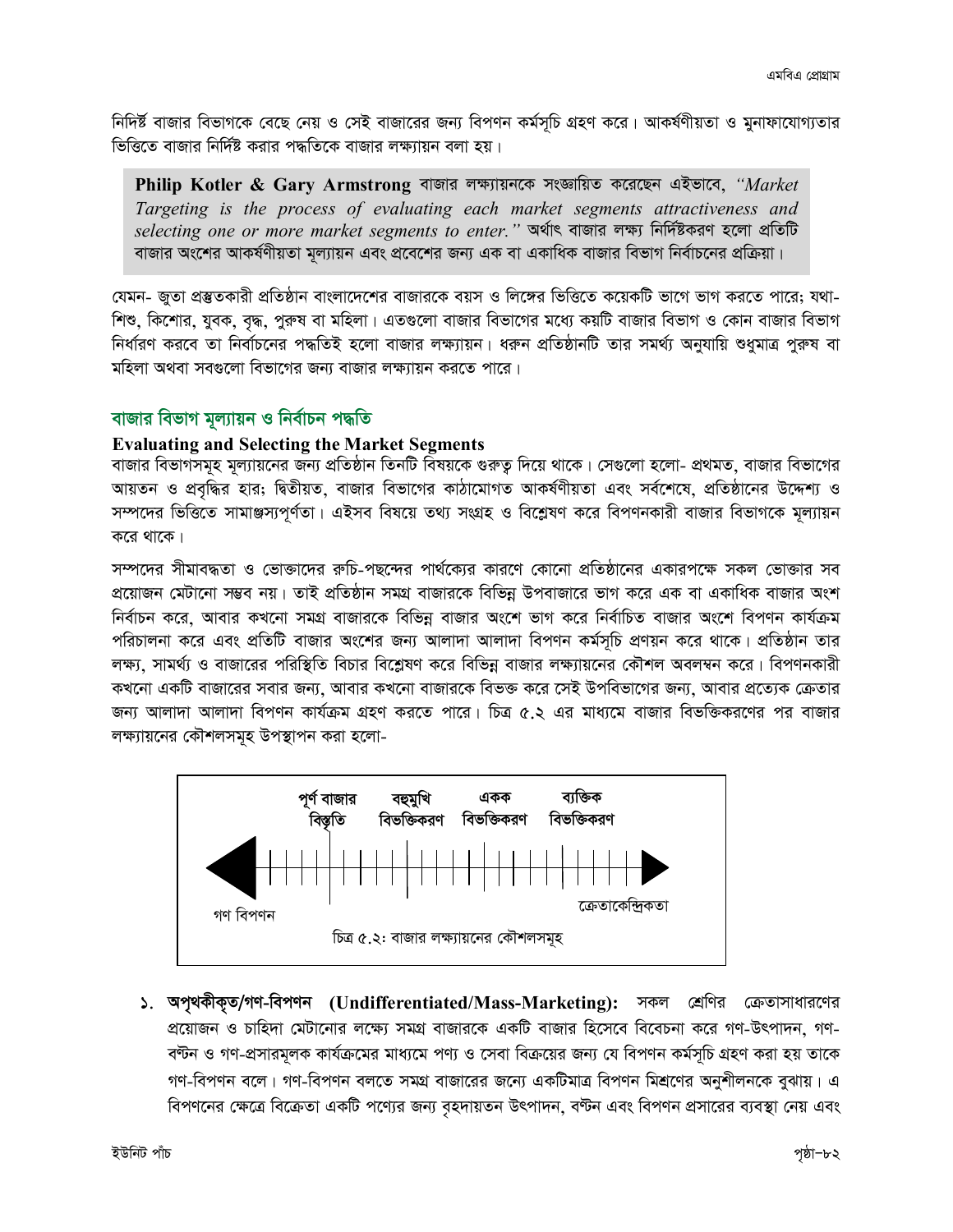এ পণ্যটিই সকল ক্রেতার নিকট বিক্রির চেষ্টা করে। কোকাকোলা কোম্পানি প্রথমদিকে কেবলমাত্র একটি পানীয় তৈরি করত এবং সেটাই বাজারের সবার জন্য বিপণন করতো। পুরো বাজারের জন্যে তাদের প্রত্যাশা ছিল এটা সবার নিকটই আবেদনময়ী হবে। গণ-বিপণনের পক্ষে অন্যতম যুক্তি হচ্ছে এর দ্বারা খরচ ও মূল্য কমানো সম্ভব যা সবচেয়ে বড় সম্ভাব্য বাজার সৃষ্টি করবে।

- ২. পৃথকীকৃত/বিভক্ত বিপণন (Differentiated/Segmented Marketing): সমগ্ৰ বাজারকে বিভিন্ন উপ-বাজারে বিভক্ত করে এক বা একাধিক বাজার অংশকে কেন্দ্র করে যে বিপণন কর্মসূচি পরিচালনা করা হয় তাকে বিভক্ত বিপণন বলে। বিভক্ত বিপণনের মাধ্যমে প্রতিটি বাজার বিভাগের চাহিদা ভালোভাবে সঠিকভাবে মূল্যায়ন করে পৃথক পৃথক পণ্য প্রণালি, বন্টন প্রণালী ও বিপণন প্রসারমূলক কর্মকান্ড গ্রহণ করা হয়। যেমন- কোকাকোলা বর্তমানে বাজারে বিভিন্ন চাহিদা অনুযায়ি ডায়েট কোলা, জিরো কোলা, ভ্যানিলা কোকাকোলা, লেমন কোকাকোলা ইত্যাদি পণ্য বিপণন করছে।
- ৩. কেন্দ্রীভূত/কোটর বিপণন (Concentrated/Niche Marketing): কোনো বাজার বিভাগকে ক্ষুদ্র ক্ষুদ্র ভাগে ভাগ করে প্রত্যেকটি উপ-বিভাগের জন্যে পৃথক পৃথক বৈশিষ্ট্যের ভিত্তিতে গৃহীত বিপণন কর্মসূচিকে কোটর বিপণন বলে। কোটর বিপণন হচ্ছে স্বতন্ত্র বৈশিষ্ট্য সম্পন্ন উপ-বিভাগ বা কোটর হতে বিশেষ সুবিধা প্রাপ্তির জন্যে পরিচালিত কার্যক্রম। এ বিপণনে মাত্র একজন বা অল্পসংখ্যক প্রতিযোগী থাকে। সাধারণত সীমিত সম্পদের অধিকারী ছোট ছোট কোম্পানিগুলো এ ধরনের বিপণন কর্মসূচি অনুসারে পরিচালিত হয়। যেমন- বাংলাদেশে বর্তমানে অর্গানিক খাদ্যদ্রব্যের প্রতি আগ্রহ বেড়েছে। অনেক প্রতিষ্ঠান এখন অর্গানিক সবজি ও ফলমূল উৎপন্ন করে বিপণন করছে।
- 8. ক্ষুদ্র বিপণন (Micro Marketing): ক্ষুদ্র বিপণন হলো সুনির্দিষ্ট ব্যক্তি বা অবস্থান অনুযায়ী পণ্য বিপণনের জন্য পরিচালিত কার্যক্রম। ক্ষুদ্র বিপণনের মাধ্যমে সুনির্দিষ্ট ব্যক্তি ও অবস্থান অনুযায়ী বিপণন কর্মসূচি অনুশীলন করা হয়। ক্ষুদু বিপণন দুই ধরণের হয়ে থাকে। যথা-
	- ক) স্থানীয় বিপণন (Local Marketing): বিপণনকারী যখন স্থানীয় ক্রেতা সাধারণের প্রয়োজন, চাহিদা ও অভাব পূরণের উদ্দেশ্য পণ্য উন্নয়ন ও বিপণন কর্মসূচি পরিচালনা করে তখন তাকে স্থানীয় বিপণন বলে। স্থানীয় বিপণনে কোন নির্দিষ্ট স্থানের ক্রেতার প্রয়োজন ও অভাবপূরণের জন্য পণ্য, বন্টন ও প্রসার কর্মসূচি গ্রহণ করে। যেমন- বাংলাদেশের প্রেক্ষিতে বিভিন্ন এলাকায় অবস্থিত স্থানীয় খাবারের দোকান যারা শুধুমাত্র সেই নির্দিষ্ট এলাকার চাহিদা পূরণ করে।
	- খ) ব্যক্তিক বিপণন (Individual Marketing): প্রত্যেক ব্যক্তিকে পৃথক বাজার হিসেবে বিবেচনা করে সে অনুযায়ী প্রয়োজন ও অভাবপূরণের লক্ষ্যে পণ্য উন্নয়ন এবং বিপণন কর্মসূচি গ্রহণ করা হলে তাকে ব্যক্তিক বিপণন বলে। ব্যক্তিক বিপণনে প্রতিটি ক্রেতার প্রয়োজন ও অগ্রাধিকার অনুযায়ী পণ্য উন্নয়ন এবং বিপণন কর্মসূচি গ্রহণ করা হয়। একে ক্রেতাকেন্দ্রিকরনও (Customizations) বলা যেতে পারে। ব্যক্তিক বিপণনের উদাহরণ হিসেবে টেইলারিং-এর দোকান বলা যায় যেখানে প্রত্যেক ক্রেতার চাহিদা ও প্রয়োজন অনুযায়ী পোশাক প্রস্তুত করার সেবা প্রদান করা হয়। আবার, ডেল (Dell) কম্পিউটার/ল্যাপটপ, নাইক (Nike) ইত্যাদি প্রতিষ্ঠানও ক্রেতার আলাদা আলাদা চাহিদা ও পচ্ছন্দঅনুযায়ী পণ্য তৈরি ও বিপণন করছে ।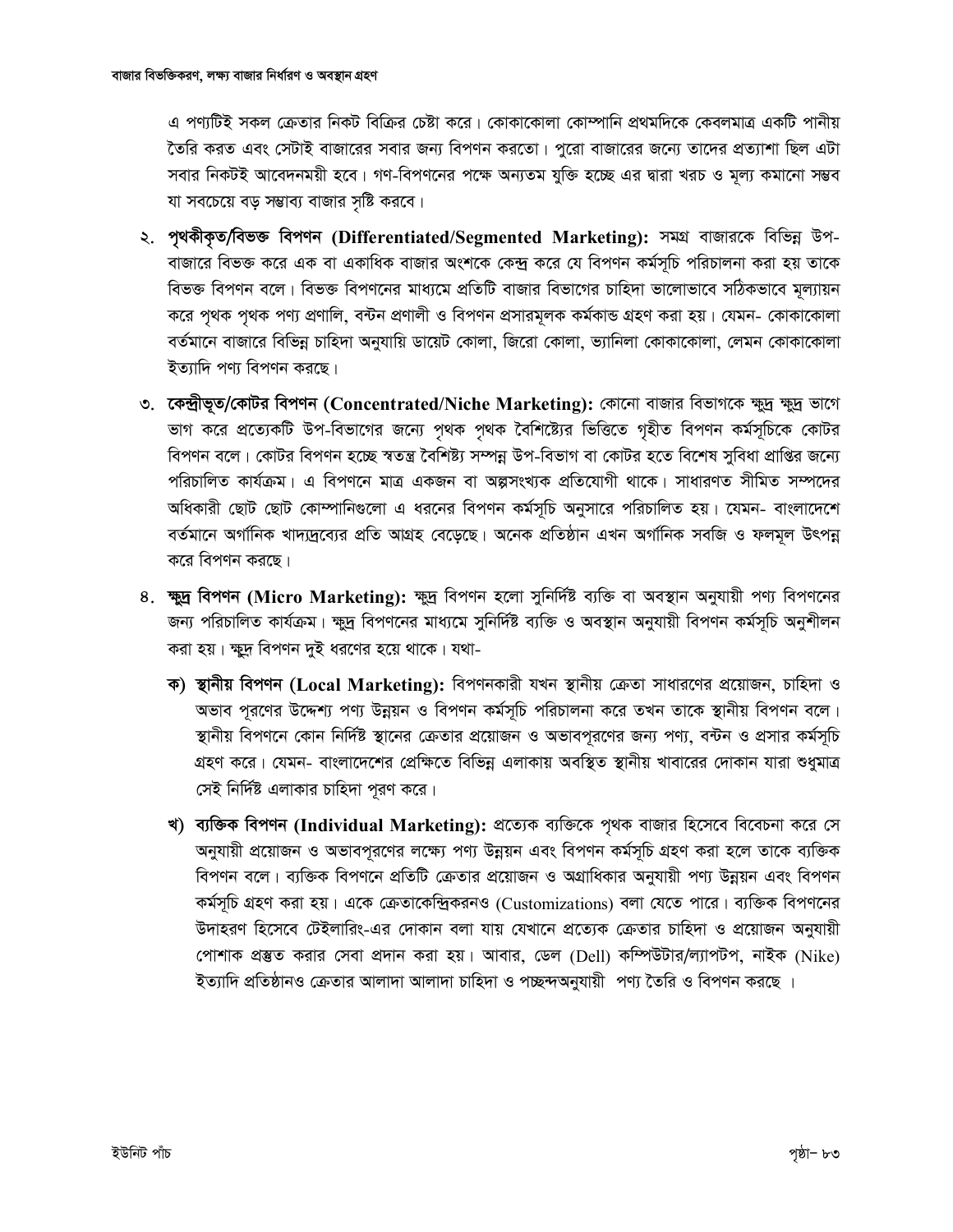## সারসংক্ষেপ:

 $\sqrt{10}$ 

বাজার বিভক্ত করার সময় বিপণনকারীকে কিছু শর্ত পূরণ করে বাজারকে বিভক্তি করা প্রয়োজন হয়। সেই শর্তগুলো হলো উপাদানের পরিমাপযোগ্যতা, প্রবেশযোগ্যতা, কার্যোপযোগিতা, পর্যাগুতা ও পার্থক্যকরণযোগ্যতা। প্রত্যেক বাজার বিভাগের আকর্ষণীয়তা মূল্যায়ন করে এক বা একাধিক বাজার নির্বাচন করার পদ্ধতিকে বাজার লক্ষ্যায়ন বলে। বাজার বিভাগসমূহ মূল্যায়নের জন্য প্রতিষ্ঠান তিনটি বিষয়কে গুরুত্ব দিয়ে থাকে। সেগুলো হলো- প্রথমত, বাজার বিভাগের আয়তন ও প্রবৃদ্ধির হার; দ্বিতীয়ত, বাজার বিভাগের কাঠামোগত আকর্ষণীয়তা এবং সর্বশেষে, প্রতিষ্ঠানের উদ্দেশ্য ও সম্পদের ভিত্তিতে সামাঞ্জস্যপূর্ণতা। এইসব বিষয়ে তথ্য সংগ্রহ ও বিশ্লেষণ করে বিপণনকারী বাজার বিভাগকে মূল্যায়ন করে থাকে। সম্পদের সীমাবদ্ধতা ও ভোক্তাদের রুচি-পছন্দের পার্থক্যের কারণে কোনো প্রতিষ্ঠানের একারপক্ষে সকল ভোক্তার সব প্রয়োজন মেটানো সম্ভব নয়। তাই প্রতিষ্ঠান সমগ্র বাজারকে বিভিন্ন উপবাজারে ভাগ করে এক বা একাধিক বাজার অংশ নির্বাচন করে, আবার কখনো সমগ্র বাজারকে বিভিন্ন বাজার অংশে ভাগ করে নির্বাচিত বাজার অংশে বিপণন কার্যক্রম পরিচালনা করে এবং প্রতিটি বাজার অংশের জন্য আলাদা আলাদা বিপণন কর্মসূচি প্রণয়ন করে থাকে। বিপণনকারী কখনো একটি বাজারের সবার জন্য, আবার কখনো বাজারকে বিভক্ত করে সেই উপবিভাগের জন্য, আবার প্রত্যেক ক্রেতার জন্য আলাদা আলাদা বিপণন কার্যক্রম গ্রহণ করতে পারে। সেগুলো হলো - অপৃথকীকৃত/গণ-বিপণন; পৃথকীকৃত/বিভক্ত বিপণন; কেন্দ্রীভূত/কোটর বিপণন ও ক্ষুদ্র বিপণন। প্রথমত, সকল শ্রেণির ক্রেতাসাধারণের প্রয়োজন ও চাহিদা মেটানোর লক্ষ্যে সমগ্র বাজারকে একটি বাজার হিসেবে বিবেচনা করে গণ-উৎপাদন, গণ-বন্টন ও গণ-প্রসারমূলক কার্যক্রমের মাধ্যমে পণ্য ও সেবা বিক্রয়ের জন্য যে বিপণন কর্মসূচি গ্রহণ করা হয় তাকে গণ-বিপণন বলে। দ্বিতীয়ত, সমগ্র বাজারকে বিভিন্ন উপ-বাজারে বিভক্ত করে এক বা একাধিক বাজার অংশকে কেন্দ্র করে যে বিপণন কর্মসূচি পরিচালনা করা হয় তাকে বিভক্ত বিপণন বলে। তৃতীয়ত, কোনো বাজার বিভাগকে ক্ষুদ্র ক্ষুদ্র ভাগে ভাগ করে প্রত্যেকটি উপ-বিভাগের জন্যে পৃথক পৃথক বৈশিষ্ট্যের ভিত্তিতে গৃহীত বিপণন কর্মসূচিকে কোটর বিপণন বলে। সর্বশেষে, ক্ষুদ্র বিপণন হলো সুনির্দিষ্ট ব্যক্তি বা অবস্থান অনুযায়ী পণ্য বিপণনের জন্য পরিচালিত কার্যক্রম। ক্ষুদ্র বিপণন দুই ধরণের হয়ে থাকে; যথা - স্থানীয় বিপণন ও ব্যক্তিক বিপণন।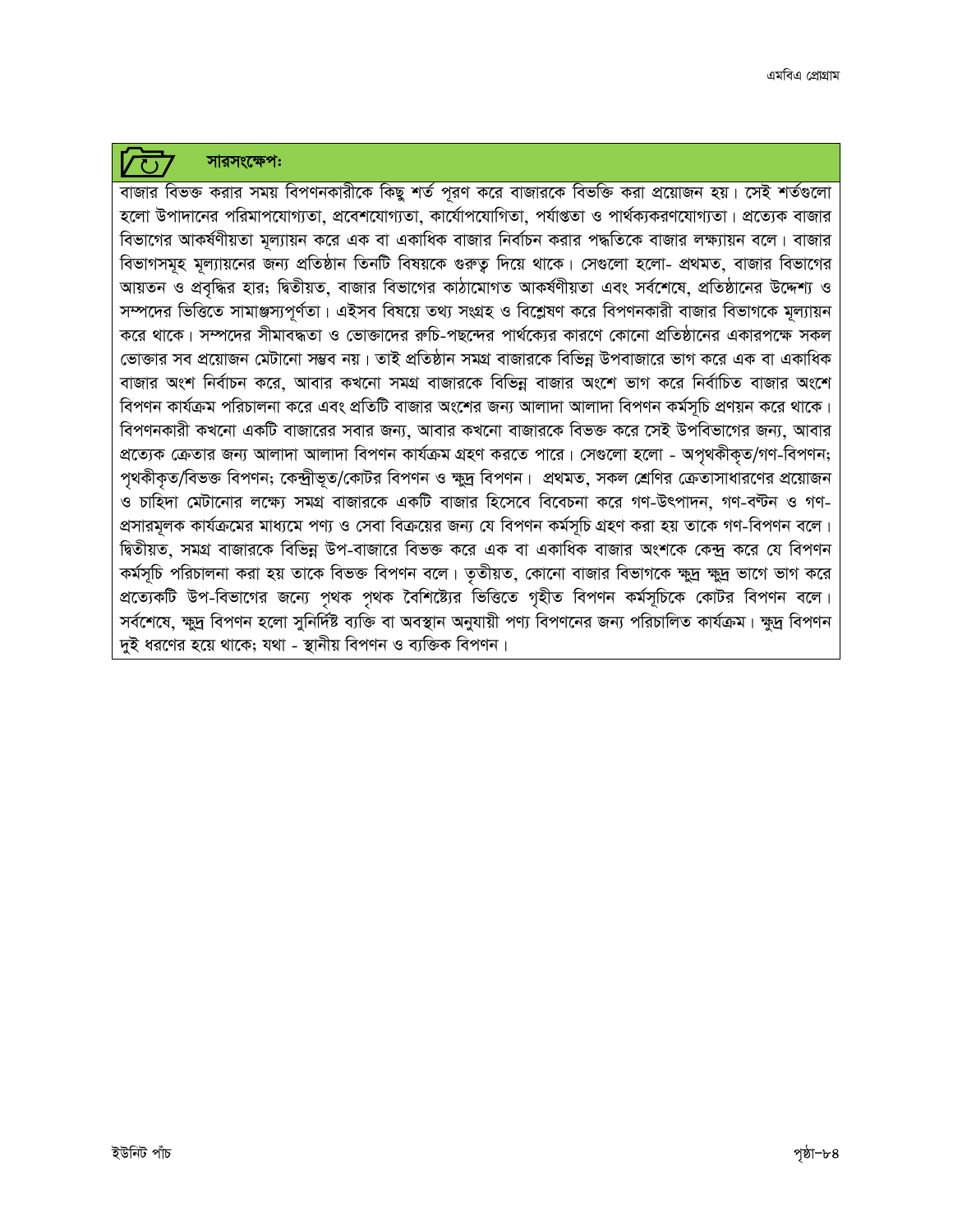## পাঠ-৫.৩ বাজার অবস্থানগ্রহণ ও পৃথকীকরণ

**Market Positioning and Differentiation** 



উদ্দেশ্য

এ পাঠ শেষে আপনি-

- বাজার অবস্থানগ্রহণ কী তা ব্যাখ্যা করতে পারবেন;
- বাজার অবস্থানগ্রহণ কৌশল সম্পর্কে বর্ণনা করতে পারবেন; এবং
- পৃথকীকরণ কী ও তার কৌশলসমূহ ব্যাখ্যা করতে পারবেন।

বাজার বিভক্ত ও লক্ষ্যায়ন কৌশল নির্ধারণ করার পর বিপণনকারী বাজার অবস্থানগ্রহণ করার সিদ্ধান্ত গ্রহণ করে। প্রতিযোগিতামূলক বাজারে একই বাজারে একই ধরণের পণ্য ও সেবা নিয়ে অনেক প্রতিষ্ঠান বিভিন্ন বিপণন কার্যক্রম গ্রহণ করে। ফলে অনেকসময়ই ক্রেতা ও ভোক্তা প্রতিযোগী প্রতিষ্ঠানদের পণ্য ও সেবার মধ্যে পার্থক্য করতে পারে না। এই কারণে বিপণনকারীকে বৈচিত্র্যপূর্ণ পণ্য প্রস্তুত করে এবং বিপণনকারী বাজার অবস্থান গ্রহণের মাধ্যমে ক্রেতার নিকট বিভিন্নভাবে গ্রহণযোগ্যতা বাড়ানোর চেষ্টা করে। ক্রেতার মনে স্থান তৈরি ও ধরে রাখার জন্য বিপণনকারী বাজার অবস্থানগ্রহণের জন্য বিভিন্ন কৌশল অবলম্বন করে।

## বাজার অবস্থানগ্রহণ কী?

## **What is Market Positioning?**

বিপণনকারী প্রতিযোগিতায় টিকে থাকার জন্য ক্রেতাদের প্রয়োজন ও আগ্রহের উপর ভিত্তি করে বিপণন কৌশল নির্ধারণ করে। বাজার অবস্থানগ্রহণ হলো বিপণনকারী কর্তৃক ক্রেতার মনে পণ্যের প্রতিযোগিতামূলক অবস্থান তৈরির প্রক্রিয়া। অর্থাৎ কোনো পণ্যের অবস্থান বলতে ভোক্তা পণ্যটির বৈশিষ্ট্যের ভিত্তিতে পণ্যকে কীভাবে সংজ্ঞায়িত করছে এবং প্রতিযোগি পণ্যের প্রেক্ষিতে উক্ত পণ্য ক্রেতার মনে যে স্থান দখল করে আছে তাকে বুঝায়।

Philip Kotler & Gary Armstrong বাজার অবস্থানগ্রহণকে সংজ্ঞায়িত করেছেন এইভাবে, "Positioning is the act of designing the company's offering and image to occupy a  $\emph{distinctive place in the mind of target market.}$  '' অর্থাৎ বাজার অবস্থান্থ্য হলো প্রতিষ্ঠানের বিপণন অৰ্পন ও ভাবমূৰ্তি ডিজাইন করার এমন একটি প্রক্রিয়া যার মাধ্যমে প্রতিষ্ঠান অভীষ্ট বাজার ক্রেতার মনে একটি স্বতন্ত্র স্থান দখল করতে পারে।

বিপণনকারী পণ্যের অবস্থান তৈরি করার জন্য বিভিন্ন পরিকল্পনা গ্রহণ ও কৌশল অবলম্বন করে যেন তা নির্ধারিত বাজারে সর্বোত্তম অবস্থান তৈরি করতে পারে। যেমন- ভলবো গাড়ি বলতে 'নিরাপত্তা'কে বুঝায়, বাজারে ভলভো গাড়ি নিরাপদ যানবাহন হিসেবে পরিচিত এর কারণ হলো প্রতিষ্ঠানটি নিরাপদ বৈশিষ্ট্যের উপর গুরুত্ব দিয়ে সেই অনুযায়ি পণ্য প্রস্তুত, মূল্য নির্ধারণ, বণ্টন প্রণালী নির্ধারণ ও বিপণন প্রসারের কার্যক্রম গ্রহণ করেছে। আবার, লাক্স সাবান সৌন্দর্যের প্রতীক এর মাধ্যমে লাক্স ভোক্তাদের মনে একটি নির্দিষ্ট স্থান দখল করে আছে।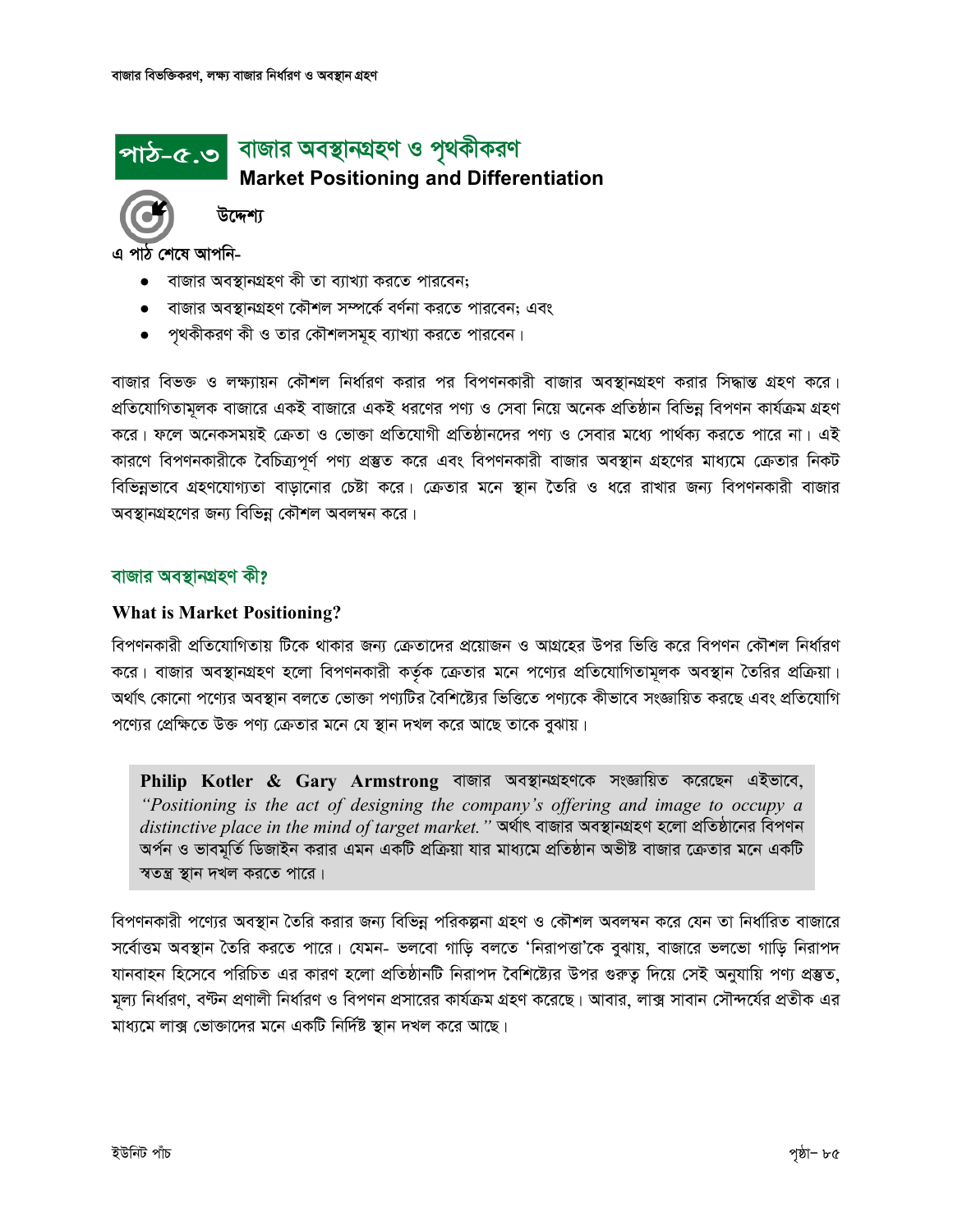## বাজার অবস্থানগ্রহণ কৌশল

Philip Kotler & Gary Armstrong পৃথকীকরণকে সংজ্ঞায়িত করেছেন এইভাবে, "Differtiation is actually diffentiating the market offerings to create superior customer value."  $\mathbb{R}^2$ পৃথকীকরণ হলো সর্বোচ্চ ক্রেতা ভ্যালু সৃষ্টির জন্য বাজারকে পৃথকভাবে উপস্থাপনের উপায়।

## **Market Positioning Strategies**

বাজার অবস্থানগ্রহণের জন্য বিভিন্ন কৌশল অবলম্বন করা হয়। এইসকল কৌশলের মধ্যে রয়েছে পণ্যের বৈশিষ্ট্যভিত্তিক কৌশল, পণ্যের উপকারিতাভিত্তিক কৌশল, পণ্যের মূল্য ও গুণগতমানভিত্তিক কৌশল, পণ্যের ব্যবহারভিত্তিক কৌশল, পণ্যের শ্রেণিভিত্তিক কৌশল, পণ্যের ব্যবহারকারীভিত্তিক কৌশল, প্রতিযোগীর প্রেক্ষিতে কৌশল এবং সাংস্কৃতিক চিহ্নভিত্তিক কৌশল। বিপণনকারী এইসকল কৌশল থেকে পরিস্থিতি অনুযায়ী এক বা একাধিক কৌশল অবলম্বন করতে পারে।

## পৃথকীকরণ কী?

## **What is Differentiation?**

যে কৌশল অবলম্বন করে প্রতিষ্ঠান অর্থপূর্ণ ও মূল্যবান বৈশিষ্ট্যের ভিত্তিতে নিজের অপর্ণকে প্রতিযোগিদের অপর্ণ থেকে ভিন্নভাবে উপস্থাপন করতে পারে সেই কৌশলকে পৃথকীকরণ বলা হয়।

এর মাধ্যমে প্রতিষ্ঠান দীর্ঘদিন ধরে প্রতিযোগিতায় টিকে থাকতে পারে। বিপণনকারী সাধারণত পাঁচটি উপায়ে তার অপর্ণকে পৃথকীকরণ করে থাকে যা চিত্র ৫.৩ এ দেখানো হলো।

| পণ্য                                                                 | সেবা                                                                        | কৰ্মী                                                                         | প্ৰণালী                                        | ভাবমূৰ্তি                            |  |  |
|----------------------------------------------------------------------|-----------------------------------------------------------------------------|-------------------------------------------------------------------------------|------------------------------------------------|--------------------------------------|--|--|
| আকৃতি<br>বৈশিষ্ট্য<br>কাৰ্য সম্পাদন<br>প্ৰতিশ্ৰুত মান<br>স্থায়িতৃতা | সহজ ফরমায়েশ<br>ডেলিভারি<br>সংস্থাপন<br>ক্ৰেতা প্ৰশিক্ষণ<br>ক্রেতার পরামর্শ | যোগ্যতা<br>শিষ্টাচার<br>বিশ্বাসযোগ্যতা<br>নিৰ্ভরযোগ্যতা<br>দ্ৰুত সাড়া প্ৰদান | বিস্তৃতি<br>দক্ষতা ও অভিজ্ঞতা<br>কাৰ্য সম্পাদন | প্ৰতীক<br>মাধ্যম<br>পরিবেশ<br>ইভেন্ট |  |  |
| নিৰ্ভরযোগ্যতা<br>মেরামতযোগ্যতা<br>স্টাইল<br>ডিজাইন                   | রক্ষণাবেক্ষণ ও<br>মেরামত<br>বিবিধ সেবা                                      | যোগাযোগ                                                                       |                                                |                                      |  |  |
| চিত্র ৫.৩: পৃথকীকরণের চলকসমূহ                                        |                                                                             |                                                                               |                                                |                                      |  |  |

এই সকল পৃথকীকরণ চলকসমূহ ব্যবহার করে প্রতিষ্ঠান তার অপর্ণকে প্রতিযোগীদের অপর্ণ থেকে স্বতন্ত্র উপায়ে উপস্থাপন করতে পারে। যারফলে ব্যবসায়িক প্রবৃদ্ধি অজর্ন করা সম্ভব হয়।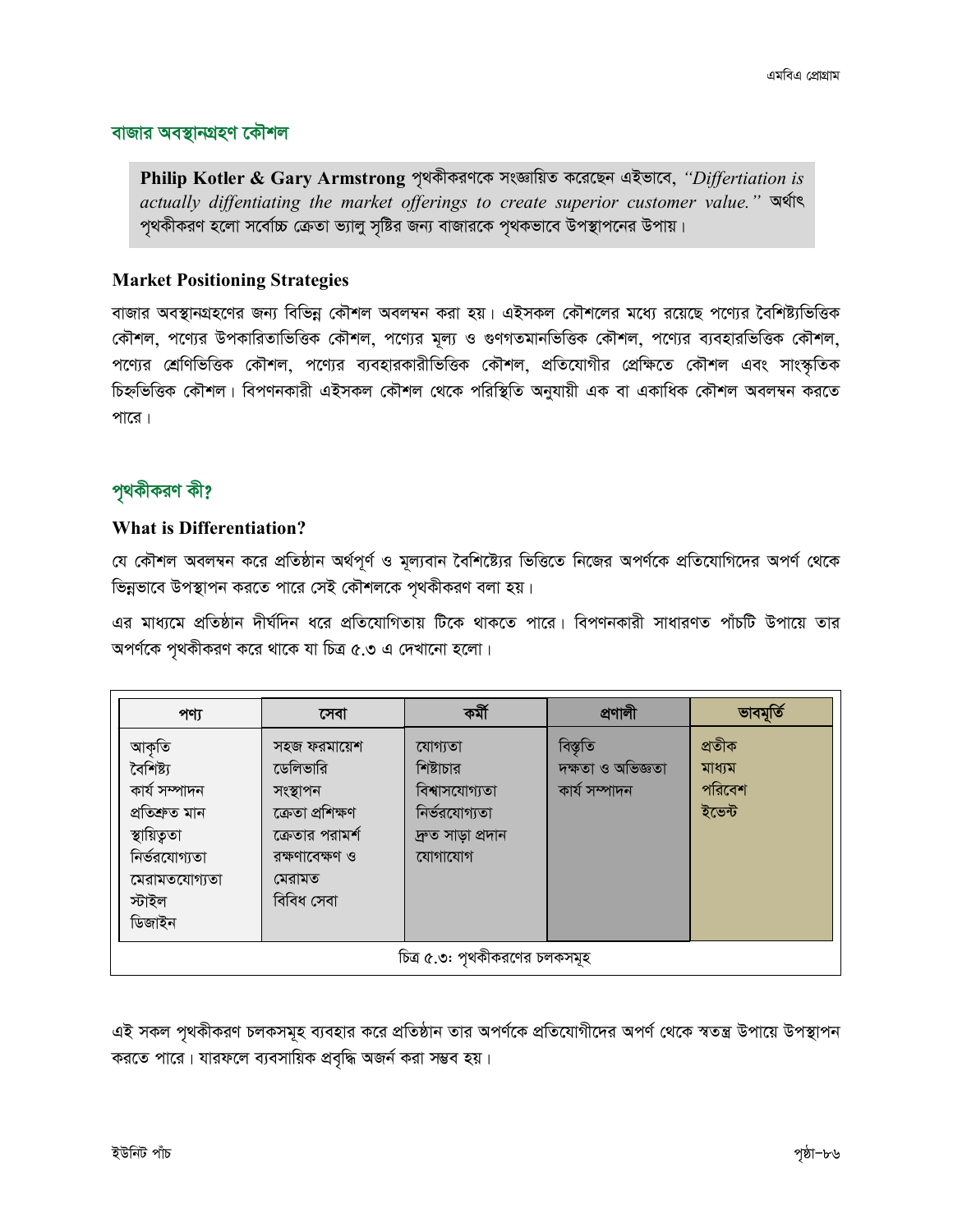

বিপণনকারী প্রতিযোগিতায় টিকে থাকার জন্য ক্রেতাদের প্রয়োজন ও আগ্রহের উপর ভিত্তি করে বিপণন কৌশল নির্ধারণ করে। বাজার অবস্থানগ্রহণ হলো বিপণনকারী কর্তৃক ক্রেতার মনে পণ্যের প্রতিযোগিতামূলক অবস্থান তৈরির প্রক্রিয়া। বাজার অবস্থানগ্রহণের জন্য যেসব কৌশল অবলম্বন করা হয়; সেগুলো হলো পণ্যের বৈশিষ্ট্যভিত্তিক কৌশল, পণ্যের উপকারিতাভিত্তিক কৌশল, পণ্যের মূল্য ও গুণগতমানভিত্তিক কৌশল, পণ্যের ব্যবহারভিত্তিক কৌশল, পণ্যের শ্রেণিভিত্তিক কৌশল, পণ্যের ব্যবহারকারীভিত্তিক কৌশল, প্রতিযোগীর প্রেক্ষিতে কৌশল এবং সাংস্কৃতিক চিহ্নভিত্তিক কৌশল। আবার, যে কৌশল অবলম্বন করে প্রতিষ্ঠান অর্থপূর্ণ ও মূল্যবান বৈশিষ্ট্যের ভিত্তিতে নিজের অপর্ণকে প্রতিযোগিদের অপর্ণ থেকে ভিন্নভাবে উপস্থাপন করতে পারে সেই কৌশলকে পৃথকীকরণ বলা হয়। বিপণনকারী পণ্য, সেবা, কর্মী, প্রণালী ও ভাবমূর্তির উপর ভিত্তি করে পৃথকীকরণের কৌশল গ্রহণ করে থাকে।